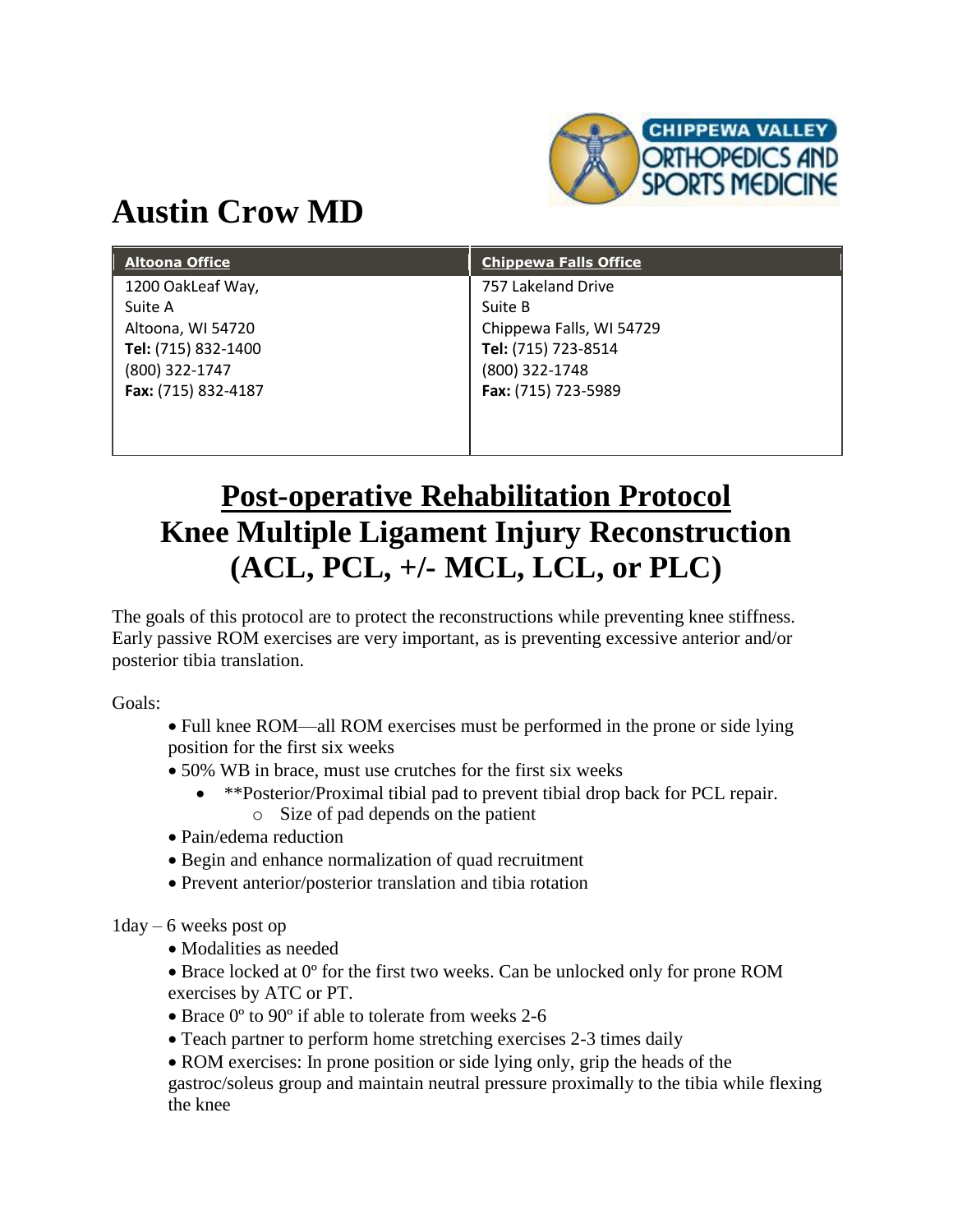- Advance ROM as tolerated
- Begin patella mobilizations
- Scar management
- Quad sets/SLR in brace at 0º (assist patient with this exercise until solid quad contraction developed, prevent posterior sag) 10x10 3 times daily. May use ankle weights as they will increase anterior translation
- NO hamstring isometrics for seven weeks
- Seated calf exercises
- Time modulated AC (also known as Russian stim) in full extension
- Teach quad exercises for home program
- PT visits twice weekly for the first month
- 2 weeks post op
	- Continue as above

• Stationary bike to increase ROM. Start with high seat, and progress to normal seat height when able, resistance as tolerated

## 3 weeks post op

- Continue as above
- Leg press with both legs

 Leg extensions with anti shear device or cuff weights. Progress weight as tolerated, keep resistance proximal

- 6-8 weeks post op
	- Continue as above
	- May begin aquatic therapy emphasizing normal gait, marching forward/backward
	- Begin weaning off crutches, discontinue brace and normalize gait mechanics
	- Full WB as tolerated
	- ROM—prone flexion 120° or more, and advance to full ASAP
	- Treadmill walking—forward and retro
	- Closed and open chain tubing exercises
	- Single leg stands for balance/proprioception on Airex pad or trampoline
	- Chair/wall squats—keep tibia perpendicular to floor
	- Unilateral step-ups—start with 2" height and progress to normal step height as able

10 weeks post op

- Continue as above
- All exercises should be on affected leg only at this time
- ROM should be progressing; if not, contact doctor
- Stairmaster
- Slide board—start with short distance and progress as tolerated
- Fitter
- Versa climber
- Nordic track and elliptical trainers